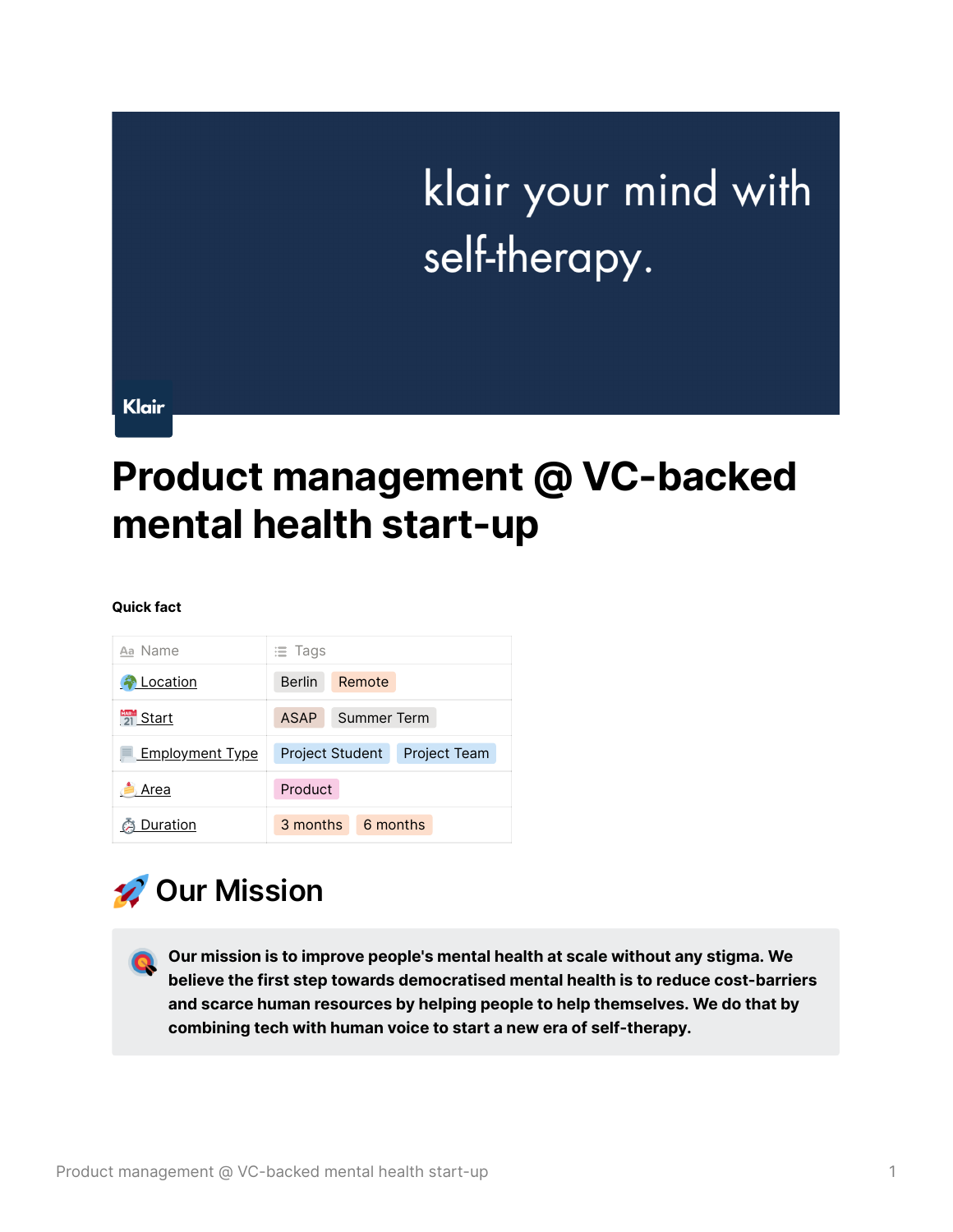

With the first funding we are currently building the first MVP to test and validate our idea with our first customers. There are a lot of things to do, some of what you can help us with are:

- User research and testing
- Front-end analytics
- Website development
- Market analysis and benchmark analysis
- Performance analysis and new feature testing

#### **What you should bring**

- Interest in new technologies and product development
- Maybe prior experience in product management ideally start-ups
- Basic understanding of tech processes
- Basic knowledge in Prototyping, Design
- Excited about helping to form a lean start-ups, teams and innovation
- Comfortable with taking ownership
- Ideally Berlin-based, otherwise remote





**Celina** Co-Founder



**Emilia** Co-Founder